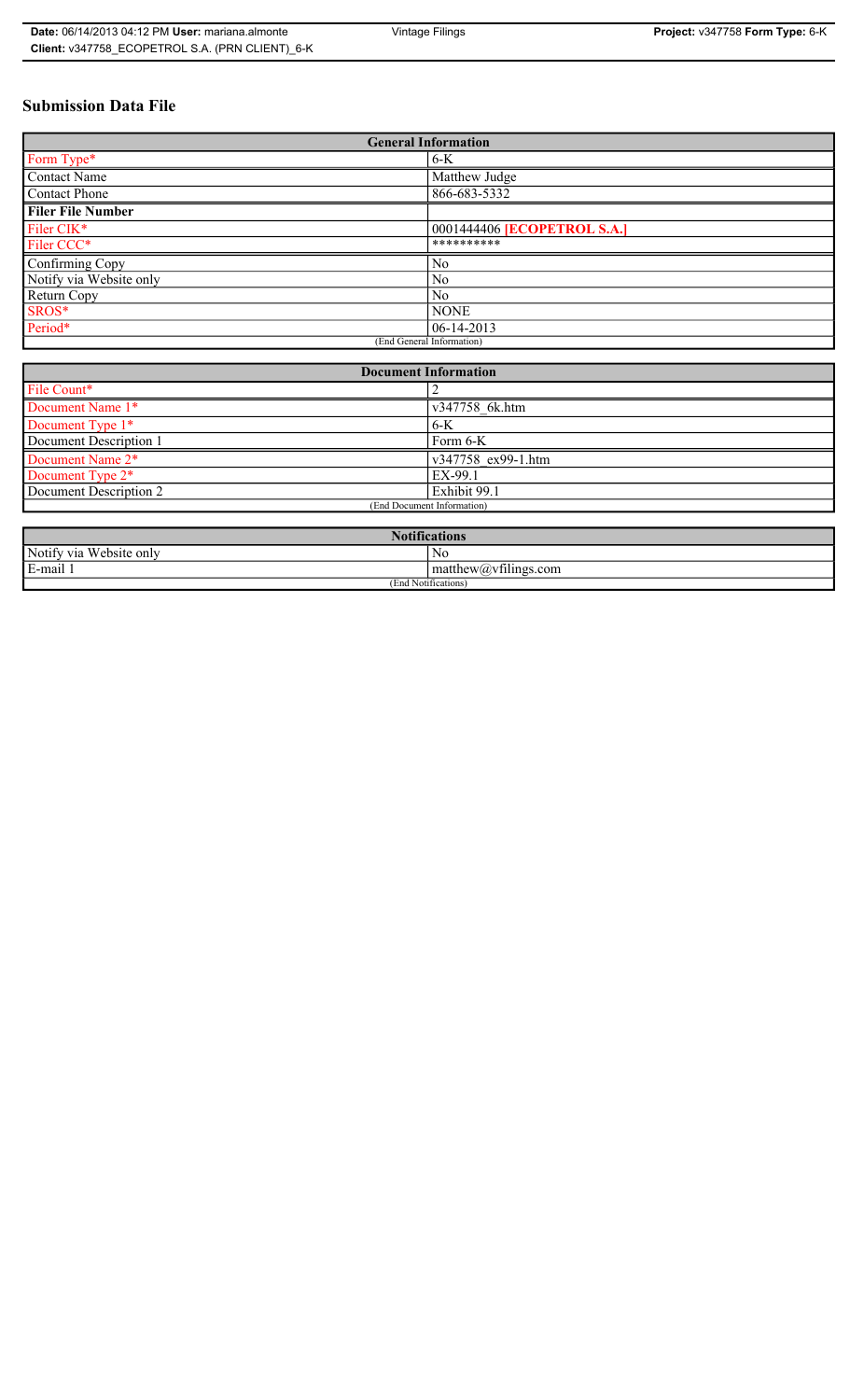#### **SECURITIES AND EXCHANGE COMMISSION Washington, D.C. 20549**

**FORM 6-K REPORT OF FOREIGN PRIVATE ISSUER PURSUANT TO RULE 13a-16 OR 15d-16 OF THE SECURITIES EXCHANGE ACT OF 1934**

June, 2013

Commission File Number: 333-153452

**ECOPETROL S.A.** *(Exact name of registrant as specified in its Charter)*

Carrera 7 No. 37 – 69 BOGOTA – COLOMBIA *(Address of registrant's principal executive offices)*

Indicate by check mark whether the registrant files or will file annual reports under cover Form 20-F or Form 40-F.

Form 20-F  $\boxtimes$  Form 40-F  $\Box$ 

Indicate by check mark if the registrant is submitting the Form 6-K in paper as permitted by Regulation S-T Rule 101(b)(1):

| Yes | _ | No | 冈 |
|-----|---|----|---|
|     |   |    |   |

Indicate by check mark if the registrant is submitting the Form 6-K in paper as permitted by Regulation S-T Rule 101(b)(7):

 $Yes$   $\Box$  No  $X$ 

Indicate by check mark whether by furnishing the information contained in this Form, the registrant is also thereby furnishing the information to the Commission pursuant to Rule 12g3-2(b) under the Securities Exchange Act of 1934.

 $Yes$   $\Box$  No  $X$ 

If "Yes" is marked, indicate below the file number assigned to the registrant in connection with Rule 12g3-2(b): 82- $N/A$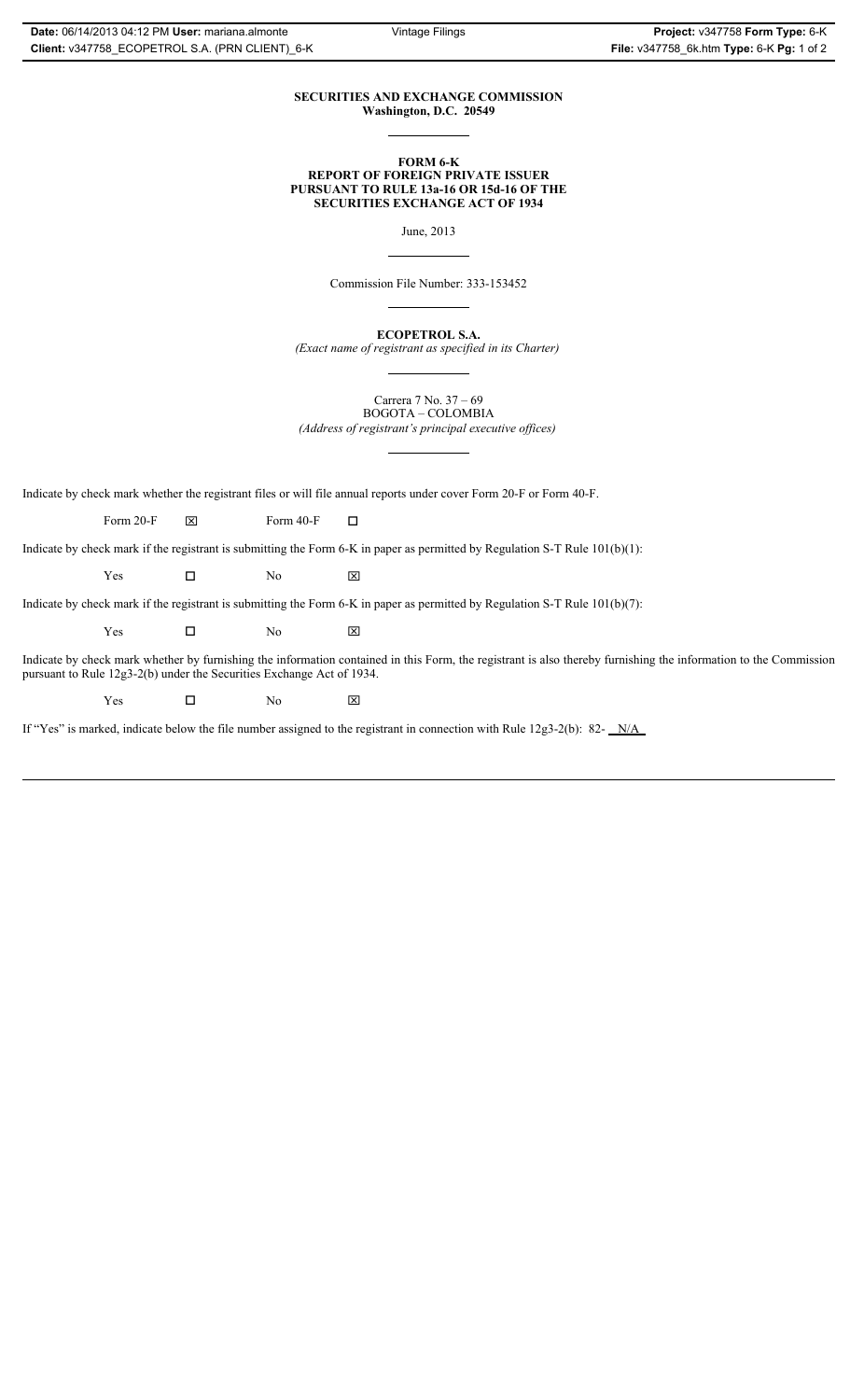## **SIGNATURE**

Pursuant to the requirements of the Securities Exchange Act of 1934, the Registrant has duly caused this report to be signed on its behalf by the undersigned, thereto duly authorized.

Date: June 14, 2013

Ecopetrol S.A.

By: /s/ Adriana M. Echeverri Name: Adriana M. Echeverri Title: Authorized Signatory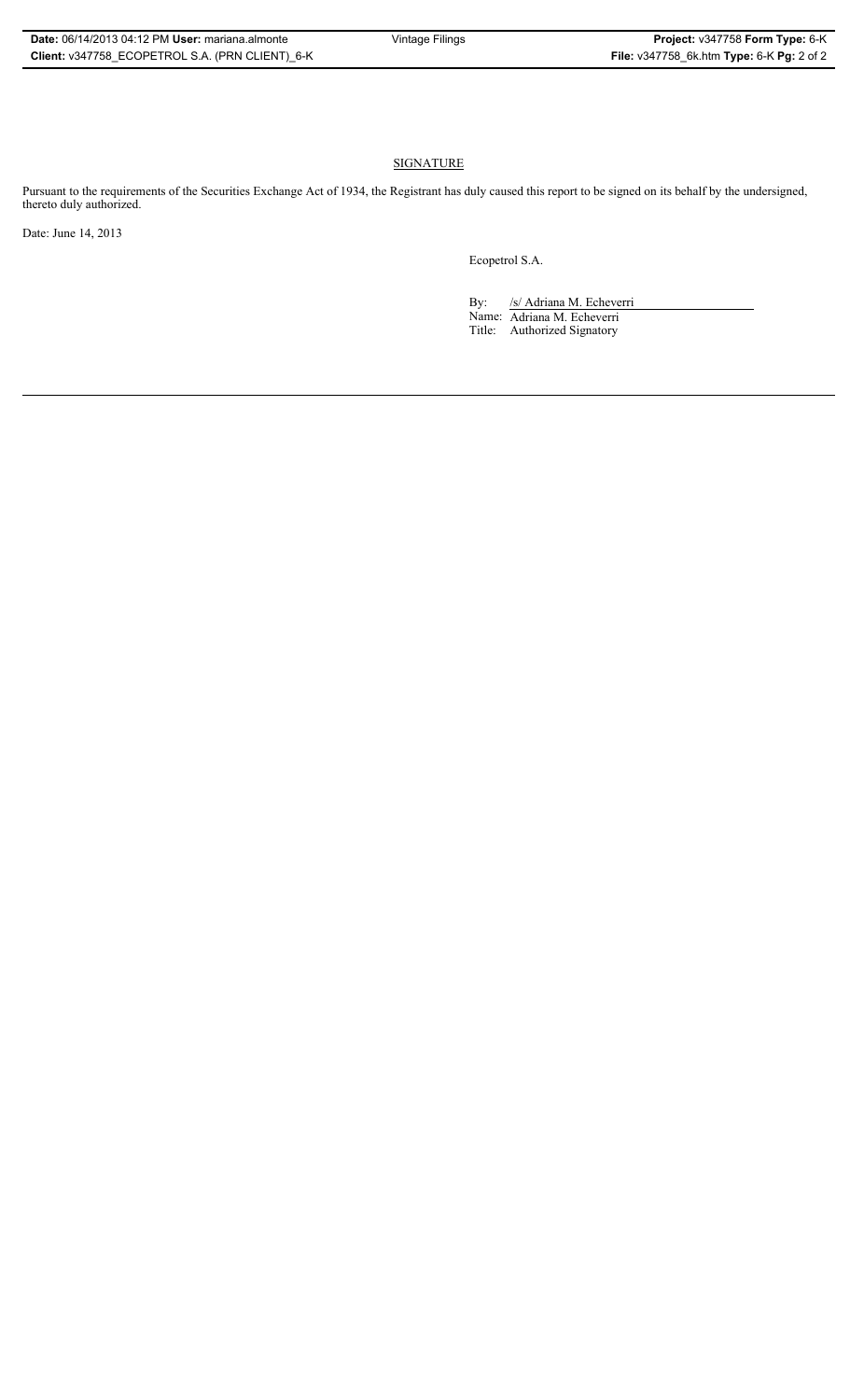| <b>Date: 06/14/2013 04:12 PM User: mariana.almonte</b> |  |
|--------------------------------------------------------|--|
| Client: v347758 ECOPETROL S.A. (PRN CLIENT) 6-K        |  |

## **Ecopetrol filed an amendment to give effect and formalize changes to its bylaws approved by its General Shareholders' Meeting of 2013**

Ecopetrol S.A. (NYSE: EC; BVC: ECOPETROL; TSX: ECP) announces that the amendment to its bylaws approved by its General Shareholders' Meeting on was formalized in Public Deed N° 666 with Notary 65 of the of the Bogotá Circuit and filed to give effect and formalize the changes to its bylaws on form 01731747.

This amendment gave the Board of Directors the power to authorize the issuance and placement of non-convertible bonds and other debt securities, as well as to regulate and approve their respective prospectuses. The aim of this amendment is to expedite the process in cases where the Company may issue bonds for financing.

Concretely, two articles of the bylaws of Ecopetrol were amended:

- (i) Article eighteen, letter (g) Functions of the General Shareholders' Meeting.
- (ii) Article twenty six, numbers 12, 29 and 30 of the Functions of the Board of Directors.

The changes are summarized in the following table.

1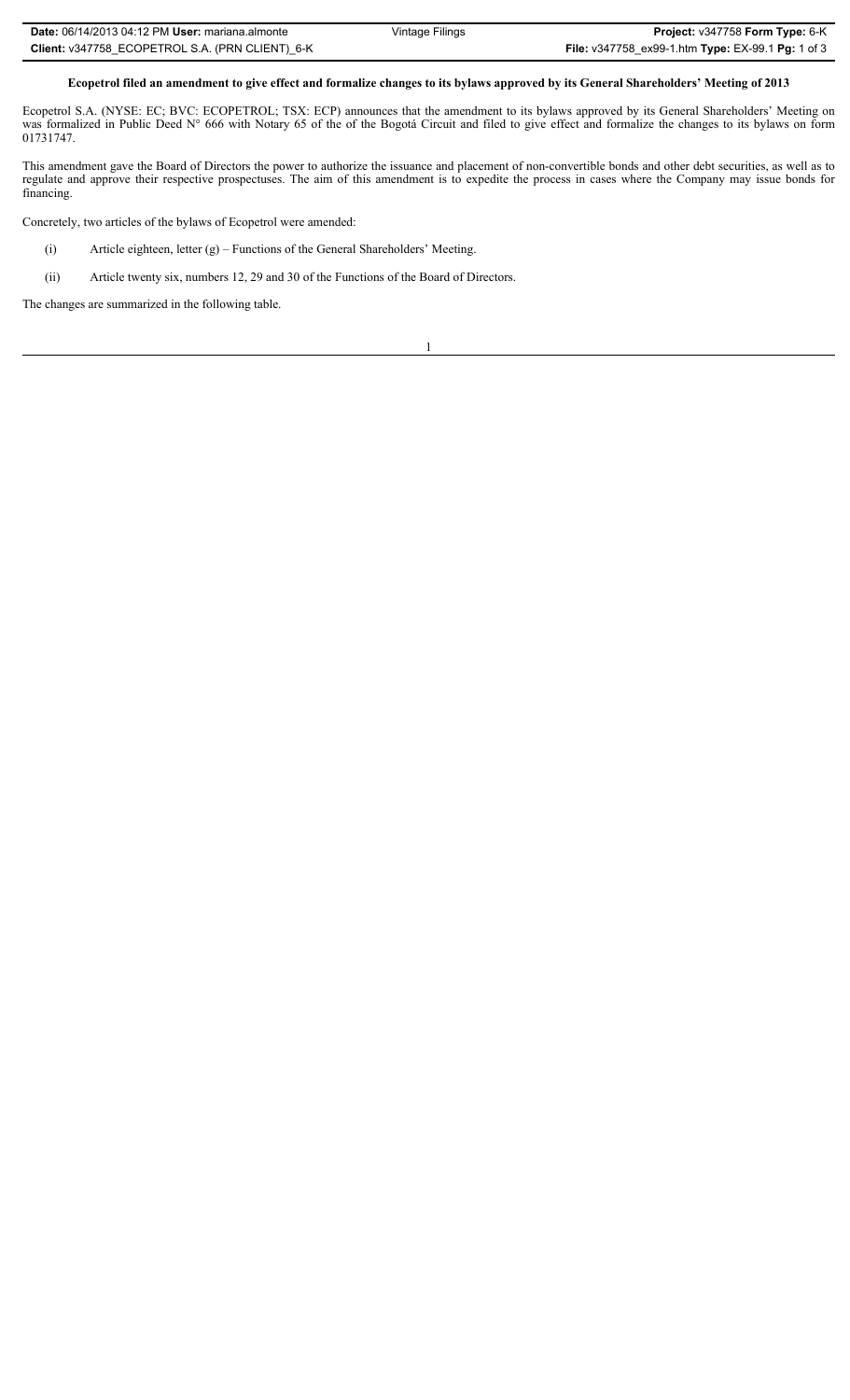| <b>PREVIOUS TEXT</b>                                                  | <b>AMENDED TEXT</b>                                                                                                                                                                                                                                                                                                                                                                                                                                                                                                                                                                                                                                                                                                                       |
|-----------------------------------------------------------------------|-------------------------------------------------------------------------------------------------------------------------------------------------------------------------------------------------------------------------------------------------------------------------------------------------------------------------------------------------------------------------------------------------------------------------------------------------------------------------------------------------------------------------------------------------------------------------------------------------------------------------------------------------------------------------------------------------------------------------------------------|
| meetings:<br>$(\ldots)$                                               | ARTICLE EIGHTEEN: FUNCTIONS OF THE SHAREHOLDERS'  ARTICLE EIGHTEEN: FUNCTIONS OF THE SHAREHOLDERS'<br>GENERAL ASSEMBLY.- The Shareholders' General Assembly shall GENERAL ASSEMBLY.- The Shareholders' General Assembly shall<br>exercise the following functions, both at its regular and extraordinary exercise the following functions, both at its regular and extraordinary<br>meetings:<br>$(\ldots)$                                                                                                                                                                                                                                                                                                                               |
| ordinary or preferred shares.                                         | (g) Authorize any issuance and placement of shares, as well as to order any (g) Authorize any issuance and placement of shares, as well as to order any<br>issuance of convertible bonds, whether these are or not to be convertible into issuance of convertible bonds, whether these are or not to be convertible into<br>ordinary or preferred shares.                                                                                                                                                                                                                                                                                                                                                                                 |
| Directors:<br>$(\ldots)$                                              | ARTICLE TWENTY-SIX: FUNCTIONS: Functions of the Board of ARTICLE TWENTY-SIX: FUNCTIONS: Functions of the Board of<br>Directors:<br>$(\ldots)$                                                                                                                                                                                                                                                                                                                                                                                                                                                                                                                                                                                             |
| documents relating to the issuance and placement of shares and bonds. | 12) Regulate the issuance and placement of THE COMPANY's bonds and 12) Regulate the issuance and placement of THE COMPANY's bonds and<br>shares and approve their respective prospectuses. In any event, the Board of shares and approve their respective prospectuses. In any event, the Board of<br>Directors may delegate the following to the President of THE COMPANY: Directors may delegate the following to the President of THE COMPANY:<br>approval of the subscription regulation, the issuance prospectus and all other approval of the subscription regulation, the issuance prospectus and all other<br>documents relating to the issuance and placement of shares and bonds.                                               |
| Governance Code.                                                      | [29] All other functions assigned by Law, these Bylaws and the Corporate [29] Authorize the issuance and placement of THE COMPANY's bonds,<br>provided such bonds are not convertible into shares, and other debt securities<br>or instruments that enable the financing of THE COMPANY, regulate them<br>and approve their respective prospectuses. In any event, the Board of Directors<br>may delegate the following functions to the President of THE COMPANY: the<br>approval of the subscription regulation, the issuance prospectus and all other<br>documents relating to the issuance and placement of securities or instruments.<br>30) All other functions assigned by Law, these Bylaws and the Corporate<br>Governance Code. |
|                                                                       |                                                                                                                                                                                                                                                                                                                                                                                                                                                                                                                                                                                                                                                                                                                                           |

2